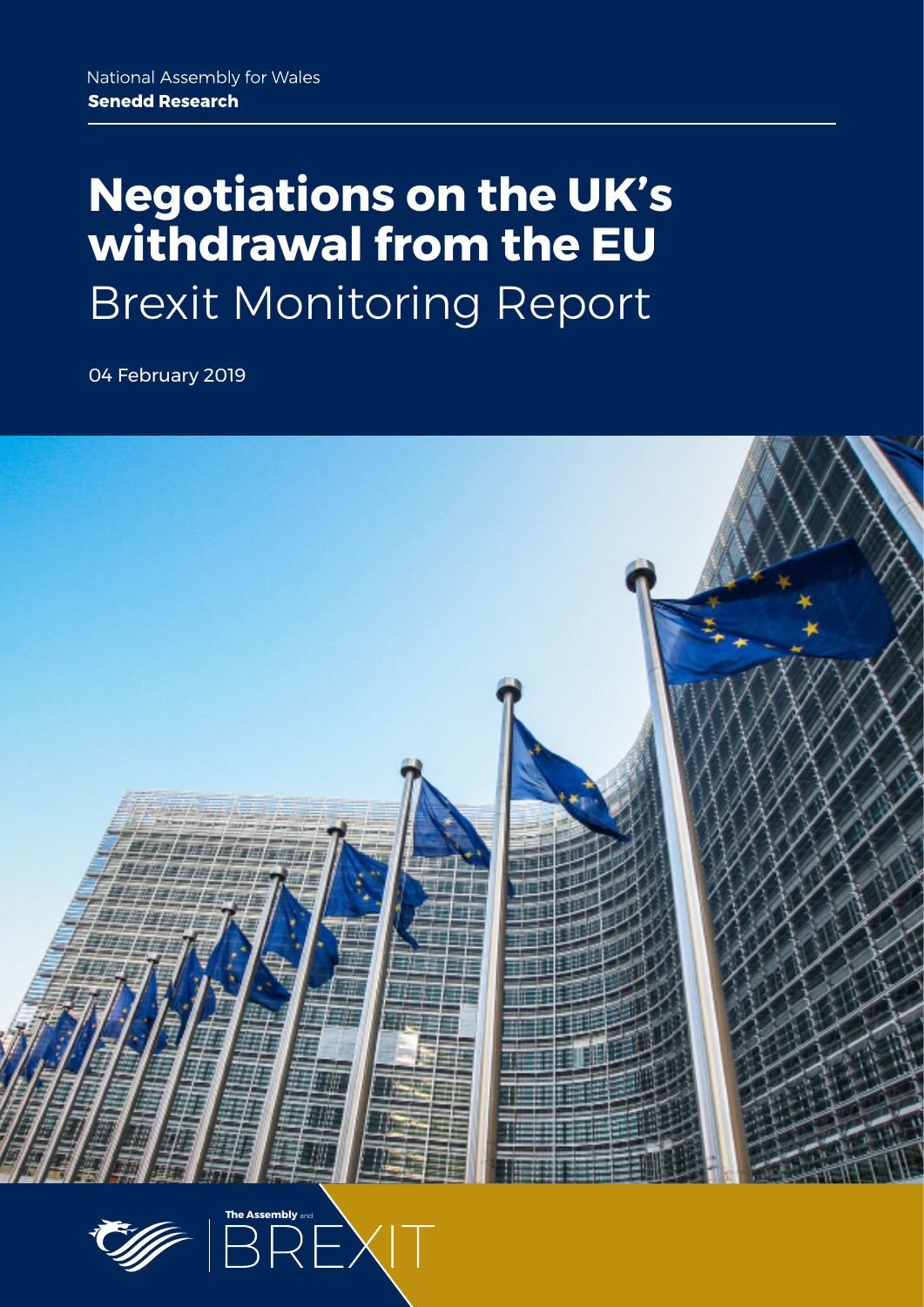

The National Assembly for Wales is the democratically elected body that represents the interests of Wales and its people, makes laws for Wales, agrees Welsh taxes and holds the Welsh Government to account.

### **© National Assembly for Wales Commission Copyright 2019**

The text of this document may be reproduced free of charge in any format or medium providing that it is reproduced accurately and not used in a misleading or derogatory context. The material must be acknowledged as copyright of the National Assembly for Wales Commission and the title of the document specified.

# **Negotiations on the UK's withdrawal from the EU** Brexit Monitoring Report

04 February 2019

An electronic copy of this document can be found on the National Assembly website: **www.assembly.wales**

Copies of this document can also be obtained in accessible formats including Braille, large print, audio or hard copy from:

**National Assembly for Wales Cardiff Bay CF99 1NA**

Tel: **0300 200 6307** Email: **[GarethDavid.Thomas@Assembly.Wales](mailto:GarethDavid.Thomas%40assembly.wales?subject=)** Twitter: **[@SeneddResearch](http://www.twitter.com/@SeneddResearch)** Blog: **[SeneddResearch.blog](http://SeneddResearch.blog)**

### **Authors:**

Nigel Barwise, Gethin Davies, Manon George, Peter Hill and Gareth Thomas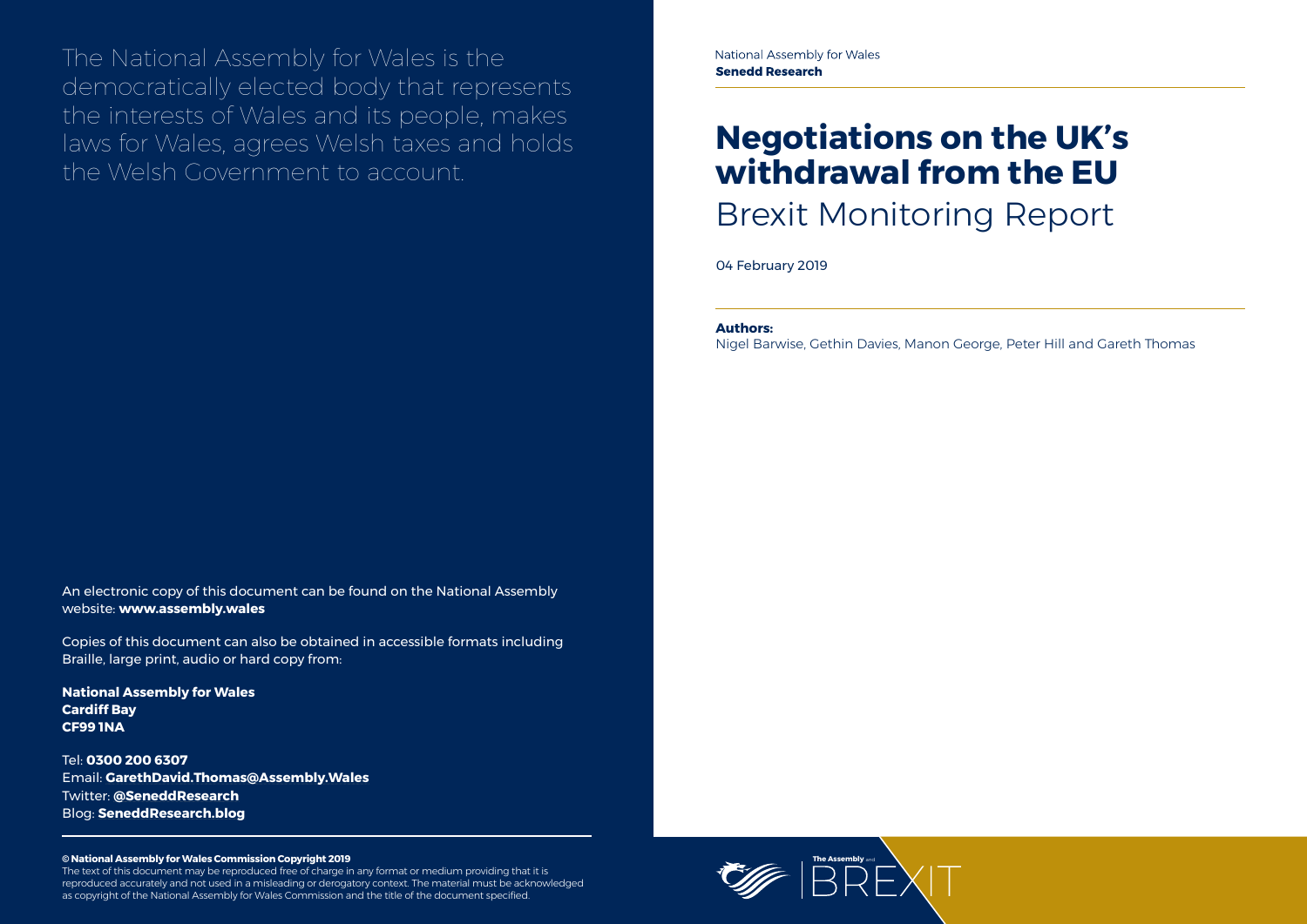## **Contents**

# 1. Introduction

This report provides an update on developments relating to the Article 50 Negotiations on the UK's withdrawal from the EU since 19 January 2019.

This paper provides:

- A headline summary of the latest developments in the negotiations and related UK legislation;
- A more detailed analysis of the key developments at Westminster and Brussels;
- **Analysis of the Welsh Government and National Assembly for Wales' response to** the latest developments; and
- **An analysis of issues of interest to the External Affairs and Additional Legislation** Committee (the Committee).

### Summary of developments

- **Following the Prime Minister's Brexit deal being voted down in the House of** Commons, she made a **[statement on 21 January setting out her next steps](https://hansard.parliament.uk/commons/2019-01-21/debates/0FBF8F8F-E4B4-47A2-BD0A-958EFC89BD7E/LeavingTheEU?utm_source=UK+Parliament&utm_campaign=5bf595f854-EMAIL_CAMPAIGN_2019_01_25_12_46&utm_medium=email&utm_term=0_77d770157b-5bf595f854-102413585&mc_cid=5bf595f854&mc_eid=2cebeea325)**.
- **Following the UK Prime Minister's meeting on 21 January with New Zealand [Prime Minister Jacinda Ardern](https://www.gov.uk/government/news/pm-meeting-with-pm-ardern-21-january-2019)**, a spokesman for 10 Downing Street stated that 'the two leaders reaffirmed their shared desire to forge an ambitious, high quality free trade agreement after the UK leaves the EU'.
- On 22 January, the Welsh Government cancelled its Plenary business for the day and replaced it with a **[series of statements](http://record.assembly.wales/Plenary/5419)** by Ministers on the impact of a 'no deal Brexit' on their portfolios and the work that was being done to prepare for this.
- On 28 January, the House of Commons Welsh Affairs Committee visited the Port of Holyhead to consider the **[impact of Brexit scenarios for trade](https://twitter.com/CommonsWelshAff/status/1089847069228048384?s=20)**. The Committee Chair stated that 'the importance of Welsh ports for UK trade should not be underestimated'.
- On 28 January, the Committee for Exiting the EU published its final report, **[Response to the vote on the Withdrawal Agreement and Political](https://publications.parliament.uk/pa/cm201719/cmselect/cmexeu/1908/190802.htm)  [Declaration: Assessing the Options](https://publications.parliament.uk/pa/cm201719/cmselect/cmexeu/1908/190802.htm)**.
- **On 28 January, the UK Government outlined the 'no deal' arrangements for EU [citizens wishing to visit and stay in the UK](https://www.gov.uk/government/news/government-outlines-no-deal-arrangements-for-eu-citizens)**..

Summary of developments.................................................................................................. 5

### **2. [Developments in Westminster and Brussels](#page-4-0) ............................. 8**

| Response and next steps following the |  |
|---------------------------------------|--|
|                                       |  |
|                                       |  |
|                                       |  |

### **3. [Developments in Wales....................................................................15](#page-7-0)**

| Debate on External Affairs and Additional Legislation |  |
|-------------------------------------------------------|--|

[Welsh Government debate on 30 January................................................................](#page-10-0) 20

### **4. [Areas of interest to the External Affairs](#page-11-0)**

|--|--|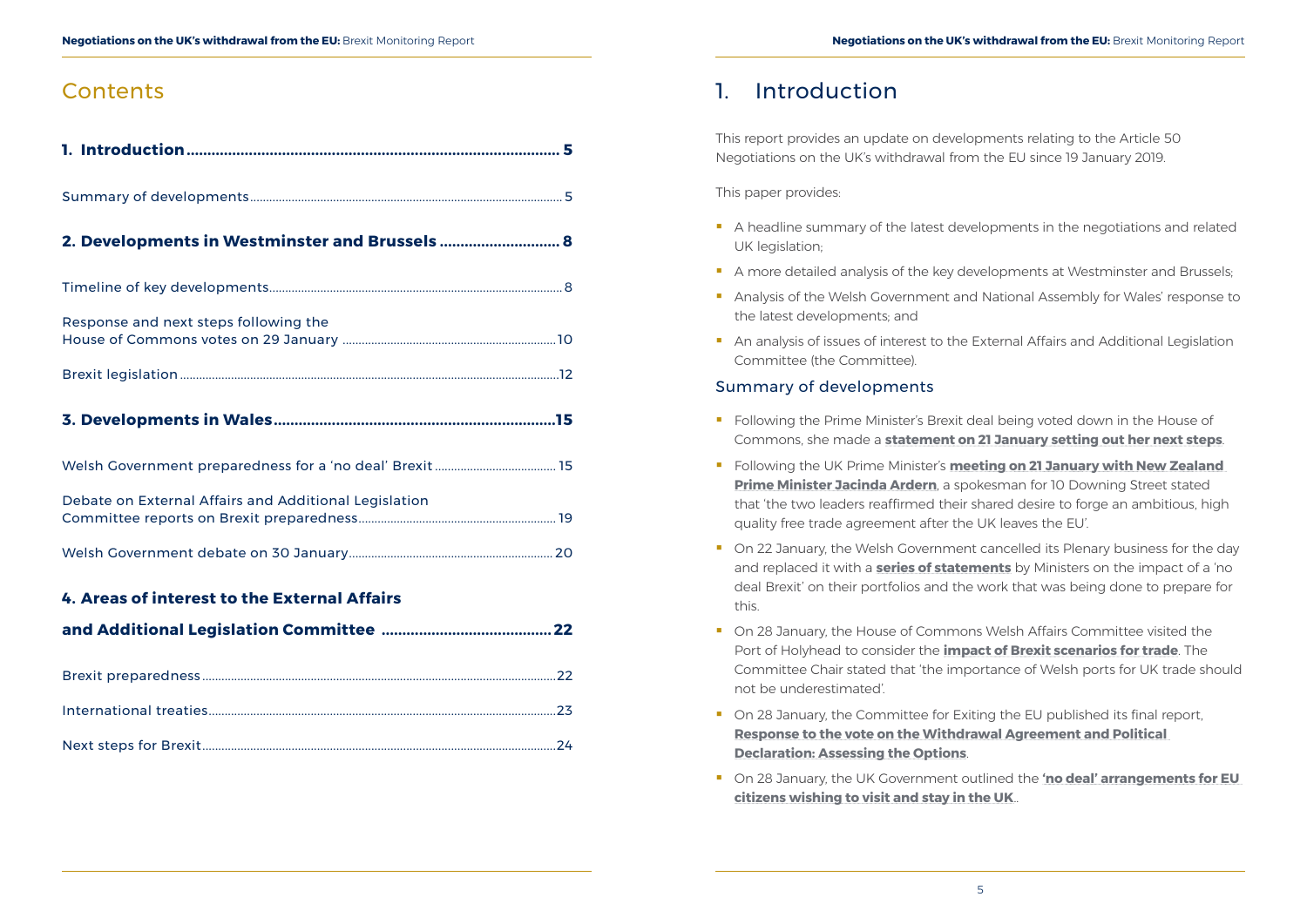- **T** On 29 January the Prime Minister made a **statement in the House of [Commons, followed by a debate](https://hansard.parliament.uk/commons/2019-01-29/debates/BB8A5769-12B4-4D0E-9B4E-158F89F9FCDE/EuropeanUnion(Withdrawal)Act2018)**. Following votes on the amendments to the motion the Prime Minister had put forward, the House "rejects the United Kingdom leaving the European Union without a Withdrawal Agreement and a Framework for the Future Relationship, and requires the Northern Ireland backstop to be replaced with alternative arrangements to avoid a hard border; supports leaving the European Union with a deal and would therefore support the Withdrawal Agreement subject to this change." The Prime Minister said that the government will "seek to obtain legally binding changes to the withdrawal agreement that deal with concerns on the backstop while guaranteeing no return to a hard border between Northern Ireland and Ireland".
- Also on 29 January the Irish Government published its **[initial assessment of](https://merrionstreet.ie/en/News-Room/News/Minister_Donohoe_outlines_initial_assessment_of_economic_and_fiscal_impact_of_‘no_deal’_Brexit.html)  [economic and fiscal impact of 'no deal' Brexit](https://merrionstreet.ie/en/News-Room/News/Minister_Donohoe_outlines_initial_assessment_of_economic_and_fiscal_impact_of_‘no_deal’_Brexit.html)**, and issued a **[statement on the](https://merrionstreet.ie/en/News-Room/News/Government_Statement_on_outcome_of_Westminster_votes.html)  [outcome of the Westminster votes](https://merrionstreet.ie/en/News-Room/News/Government_Statement_on_outcome_of_Westminster_votes.html)**.
- On 30 January, in the European Parliament, **[President Juncker and Michel](http://europa.eu/rapid/press-release_SPEECH-19-789_en.htm)  [Barnier spoke about the Commons vote](http://europa.eu/rapid/press-release_SPEECH-19-789_en.htm)**, saying "The backstop is part and parcel of the Withdrawal Agreement and it will not be renegotiated"; recalled that the EU27 governments and the UK government agreed the Withdrawal Agreement (including the Backstop) in November; and finished saying that "the EU is ready … to be more ambitious and to rework the nature and intensity of our future economic relationship".
- 30 January: The European Parliament's summary of the debate, **[MEPs urge](http://www.europarl.europa.eu/news/en/press-room/20190123IPR24124/meps-urge-uk-to-break-current-deadlock)  [UK to break current deadlock](http://www.europarl.europa.eu/news/en/press-room/20190123IPR24124/meps-urge-uk-to-break-current-deadlock)**, said "The majority of MEPs who took the floor underlined the EU's need to continue preparing for a no-deal scenario and made clear that the backstop was needed to ensure that there is no return to a hard border in Ireland, to secure peace and stability and to preserve the integrity of the single market".
- **On 30 January the Assembly held a debate** on the prospects for a Brexit Deal following the House of Commons vote. The motion passed stated that the Assembly condemns the UK Government for its failure to engage in meaningful negotiations on the EU withdrawal deal on a cross-party basis and in terms of genuine engagement with the devolved institutions; reiterates its view that a 'no deal Brexit' would be catastrophic for Wales and believes that everything possible must be done to prevent this including extending Article 50 if required; believes that if a deal cannot be secured that includes participation in the single market and a customs union, then preparations for a public vote should begin; and believes that the UK Parliament should, with immediate effect, step up its engagement with the devolved legislatures on these issues.

■ On 4 February, the Prime Minister made a statement in Northern Ireland. She stated that the UK Government would secure a deal which honours its commitments to Northern Ireland and that commands broad support across Northern Ireland.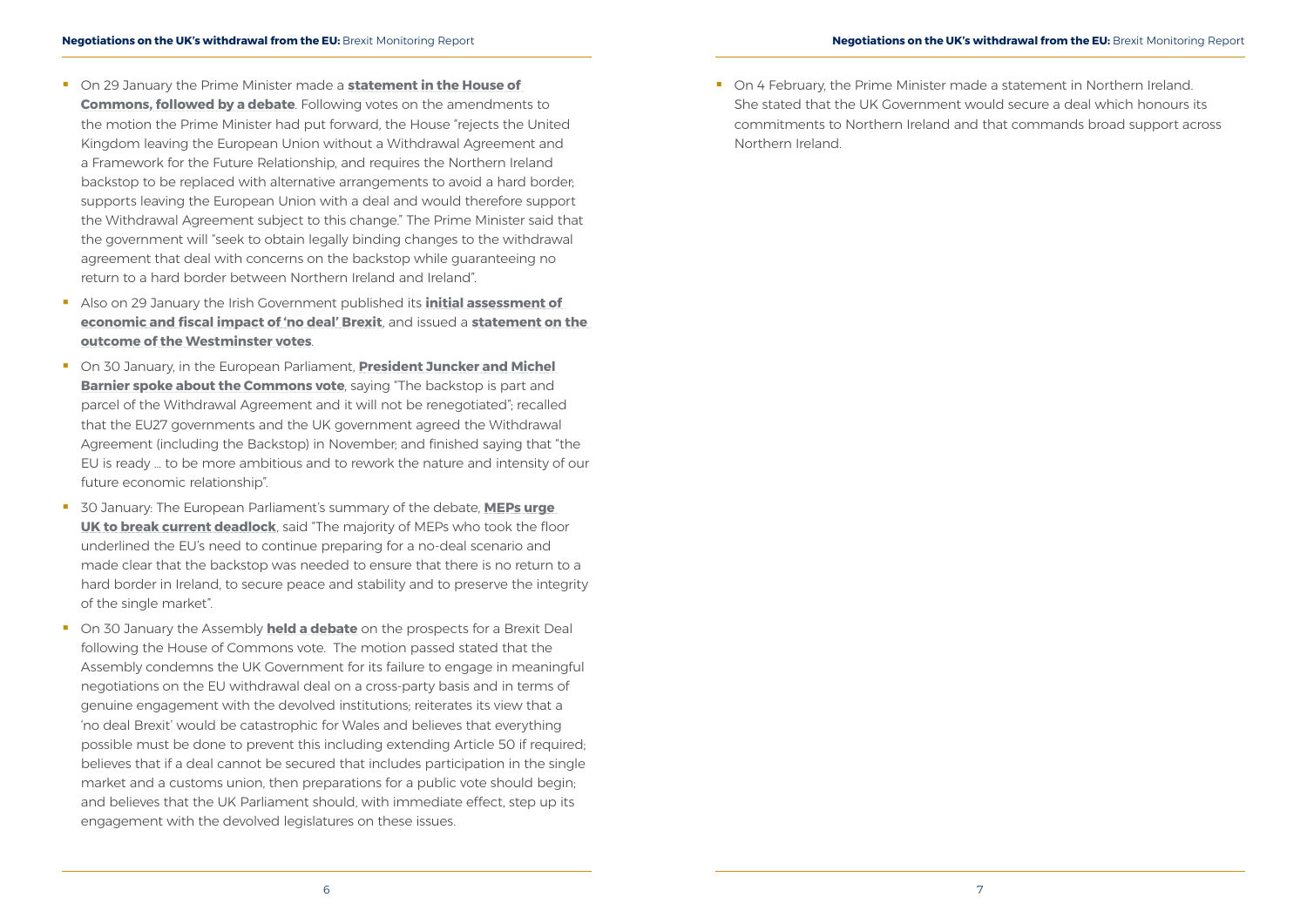# <span id="page-4-0"></span>2. Developments in Westminster and Brussels

### Timeline of key developments

After the Prime Minister's Brexit deal was voted down in the House of Commons on 15 January, Theresa May made a statement on 21 January setting out her next steps. The statement noted the six key issues that have been at the centre of her crossparty discussions. These included:

- $\blacksquare$  leaving with 'no deal':
- holding a second referendum;
- the Irish backstop;
- $\blacksquare$  the precision around the future relationship in the political declaration;
- sustaining social and environmental standards, and workers' rights; and
- the status of EU citizens in the UK and UK citizens in the EU.

In terms of the engagement with Wales, Scotland and Northern Ireland, the Prime Minister stated:

> While it will always be for Her Majesty's Government to negotiate for the whole of the UK, we are also committed to giving the devolved Administrations an enhanced role in the next phase, respecting their competence and vital interests in these negotiations.

[...] the Withdrawal Agreement is fair and cannot be re-negotiated. This applies especially to the backstop, since it is the guarantee that under no circumstances will there be a hardening of the border on the island of Ireland while at the same time safeguarding the integrity of the Single Market. The EU remains clear, firm and united on this even if the negotiated backstop is not meant to be used.

On 23 January, the Prime Minister met with the First Minister of Wales. During the meeting, Mark Drakeford **[urged](https://twitter.com/fmwales/status/1088144753747742722)** the Prime Minister to 'show flexibility, take no deal off the table, and extend Article 50'. It was also **[announced by a UK Government](https://www.gov.uk/government/news/pm-meeting-with-first-ministers-of-scotland-and-wales-23-january-2019)  [spokesman that](https://www.gov.uk/government/news/pm-meeting-with-first-ministers-of-scotland-and-wales-23-january-2019)** the First Ministers of Wales and Scotland have both been invited to attend meetings of a new Cabinet sub-committee that will bring together work on preparations for the UK's exit from the EU, spanning both deal and no deal outcomes.

Following its meeting on 23 January, the **[European Parliament's Brexit Steering](http://www.epgencms.europarl.europa.eu/cmsdata/upload/73a7aec0-3d38-46f0-b836-a3e089a90dc1/Brexit_Steering_Group_calls_on_the_UK_to_overcome_the_deadlock.pdf)  [Group reiterated](http://www.epgencms.europarl.europa.eu/cmsdata/upload/73a7aec0-3d38-46f0-b836-a3e089a90dc1/Brexit_Steering_Group_calls_on_the_UK_to_overcome_the_deadlock.pdf)** that:

As required by section 13(6) of the European Union (Withdrawal) Act 2018, the Prime Minister tabled an amendable motion on 21 January outlining her next steps. Seven of the amendments tabled were selected by the Speaker of the House of Commons, John Bercow for debate on 29 January 2019. These were (in order of voting):

the Prime Minister's deal; calls for the Government to seek an extension of Article 50; agrees a No Deal outcome should be ruled out; and recognises that if the UK

- **Amendment (a) proposed by Jeremy Corbyn (Leader of the Opposition)** required ministers to secure sufficient time for the UK Parliament to consider and vote on options to prevent the UK leaving the EU without a ratified Withdrawal Agreement and Political Declaration, and that those options should include negotiating changes including a permanent customs union with the EU; dynamic alignment of workers' rights; a strong relationship with the single market; and legislating to hold a public vote on a deal or proposition that commands the support of the House of Commons. **The amendment was defeated 327-296**.
- **Amendment (o) proposed by Ian Blackford (Scottish National Party Westminster Group Leader)** - noted that the Scottish Parliament, National Assembly for Wales and House of Commons all voted overwhelmingly to reject is an equal partnership of nations, the people of Scotland should not be taken out of the EU against their will. **The amendment was defeated 327-39.**
- **Amendment (g) proposed by Dominic Grieve** would have allowed the House of Commons to take the lead in discussing a range of alternatives to the Withdrawal Agreement and Political Declaration on six days before the end of March 2019. It would then hold indicative votes on these alternatives. **The amendment was defeated 321-301.**
- **Amendment (b) proposed by Yvette Cooper** attempted to remove the possibility of a 'no deal' scenario by allowing the House of Commons time to pass the European Union (Withdrawal) (No. 3) Bill. This Bill would have required the Prime Minister to seek to postpone the day upon which the UK leaves the EU if the Withdrawal Agreement and Political Declaration were not approved by the House of Commons by 26 February. This would have required seeking to extend Article 50 until 31 December 2019. **The amendment was defeated 321- 298.**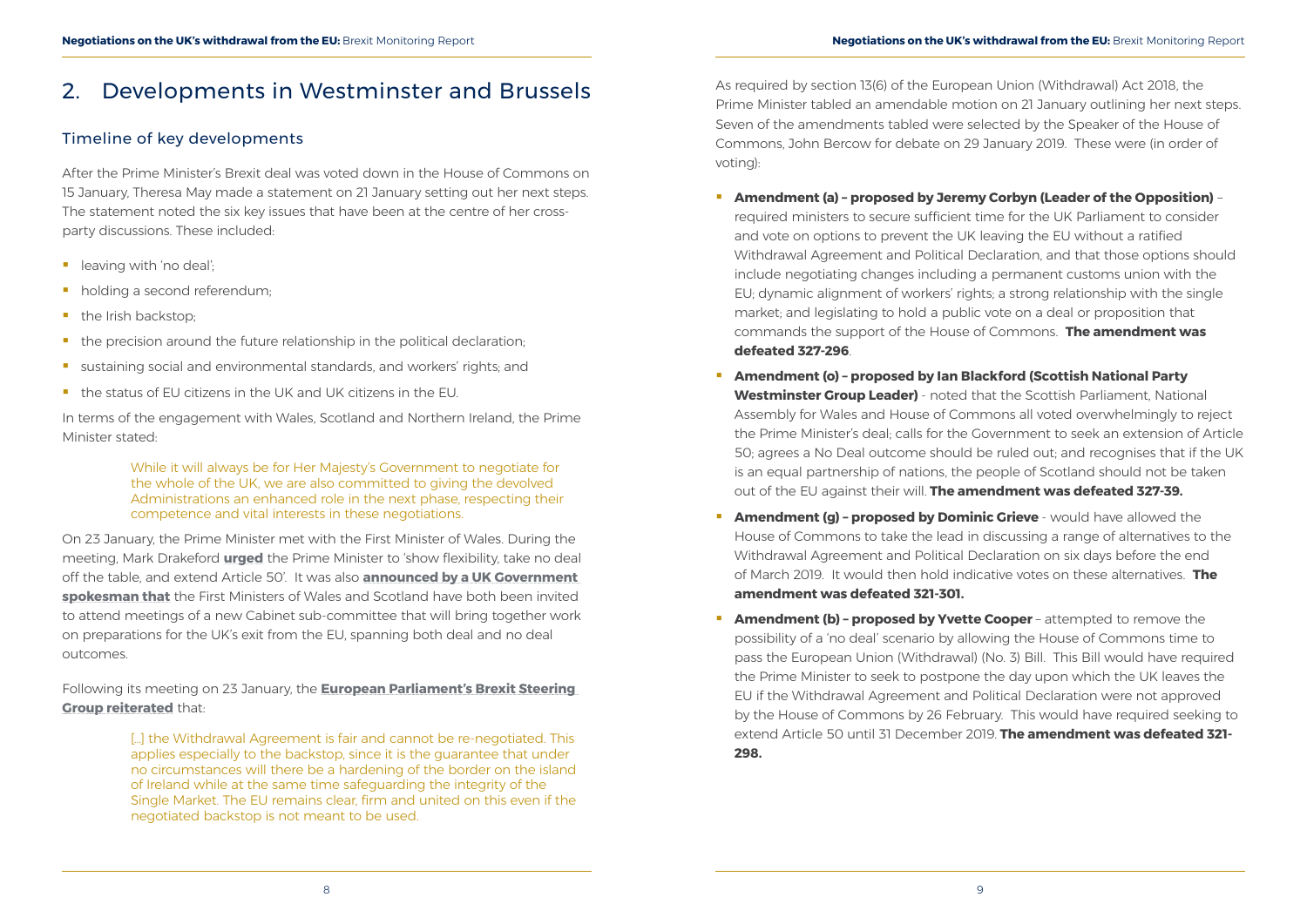- <span id="page-5-0"></span>**Amendment (j) - proposed by Rachel Reeves** - would have required the Prime Minister to seek to postpone the day upon which the UK leaves the EU if the Withdrawal Agreement and Political Declaration were not approved by the House of Commons by 26 February. **The amendment was defeated 322-290.**
- **Amendment (i) proposed by Dame Caroline Spelman**  called for the rejection of the United Kingdom leaving the European Union without a Withdrawal Agreement and a Framework for the Future Relationship (i.e. avoiding a 'no deal' scenario). **The amendment passed 318-310.**
- Amendment (n) proposed by Sir Graham Brady called for the Ireland-Northern Ireland 'backstop' to be replaced with alternative arrangements to avoid a hard border; supported leaving the European Union with a deal and would therefore support the Withdrawal Agreement subject to this change. **The amendment passed 317-301.**

The European Parliament debated the state of play relating to the UK's withdrawal from the EU with Jean-Claude Juncker (the President of the European Commission) and Michel Barnier (the EU27's Chief Brexit Negotiator) on 30 January.

### Response and next steps following the House of Commons votes on 29 January

Following the votes on 29 January, the Prime Minister **[made a statement to](https://www.gov.uk/government/speeches/pm-statement-to-the-house-of-commons-29-january-2019)  [the House of Commons](https://www.gov.uk/government/speeches/pm-statement-to-the-house-of-commons-29-january-2019)**. She stated that a majority in the House of Commons have said that they would support a deal if changes are made to the Ireland-Northern Ireland 'backstop'. The Prime Minister also stated that she would take forward changes relating to workers' rights, and move to address concerns about parliamentary scrutiny of the future relationship between the UK and EU. She said she would seek to renegotiate the Withdrawal Agreement with the EU in order to secure legally binding changes to the 'backstop' that would alleviate concerns. The Prime Minister also highlighted that she agreed that the UK should not leave without a deal, but opposing a 'no deal' scenario is not sufficient to stop this from happening.

During the European Parliament debate on 30 January, Jean-Claude Juncker said that the House of Commons vote on 29 January has increased the risk of a 'no deal' Brexit, although he believes an agreement will happen. He confirmed that the EU will not renegotiate the Withdrawal Agreement, and the House of Commons vote will not change that. He said that the EU has no desire to use the 'backstop', but it is a safety net as Ireland's border is also the EU's border.

Michel Barnier reiterated that the Withdrawal Agreement will not be renegotiated, and like Juncker he said that it is the best and only way to secure an orderly withdrawal of the UK from the EU. He also called the 'backstop' necessary and is part of the solution to the Irish border issue.

The Prime Minister also announced during the House of Commons debate **[on 29](https://hansard.parliament.uk/commons/2019-01-29/debates/BB8A5769-12B4-4D0E-9B4E-158F89F9FCDE/EuropeanUnion(Withdrawal)Act2018)  [January](https://hansard.parliament.uk/commons/2019-01-29/debates/BB8A5769-12B4-4D0E-9B4E-158F89F9FCDE/EuropeanUnion(Withdrawal)Act2018)** that she would make a statement and table an amendable motion by 13 February if no new deal has been agreed by then.

The Prime Minister also committed during the debate to work through the proposals known as the '**[Malthouse Compromise](https://commonslibrary.parliament.uk/brexit/negotiations/the-malthouse-compromise-what-is-plan-c/)**'. These have been commented on in the media over recent days, although the House of Commons Library highlights that full details of the plan are currently unclear as it has not been formally published. However, it has produced a blog that sets out as much details of the 'Plan A' and 'Plan B' as are known.

The 'Plan A' referred to is to revise the Withdrawal Agreement and Political Declaration. This proposes to replace the 'backstop' with a time-limited alternative that would avoid a hard border on the island of Ireland by concluding a free trade agreement between the UK and EU, the operation of mutual recognition of standards, customs facilitation processes, and promises to not put in place border infrastructure as technology would be used to undertake border checks. There would also be a longer transition period until the ends of December 2021.

The 'Plan B' mentioned sets out proposals for a managed 'no deal' scenario if the deal set out in 'Plan A' does not happen. Under the 'Plan B', the UK would approach the EU to ask it to honour the Withdrawal Agreement without the 'backstop', and promise to pay relevant financial contributions for a transition period until the end of December 2021.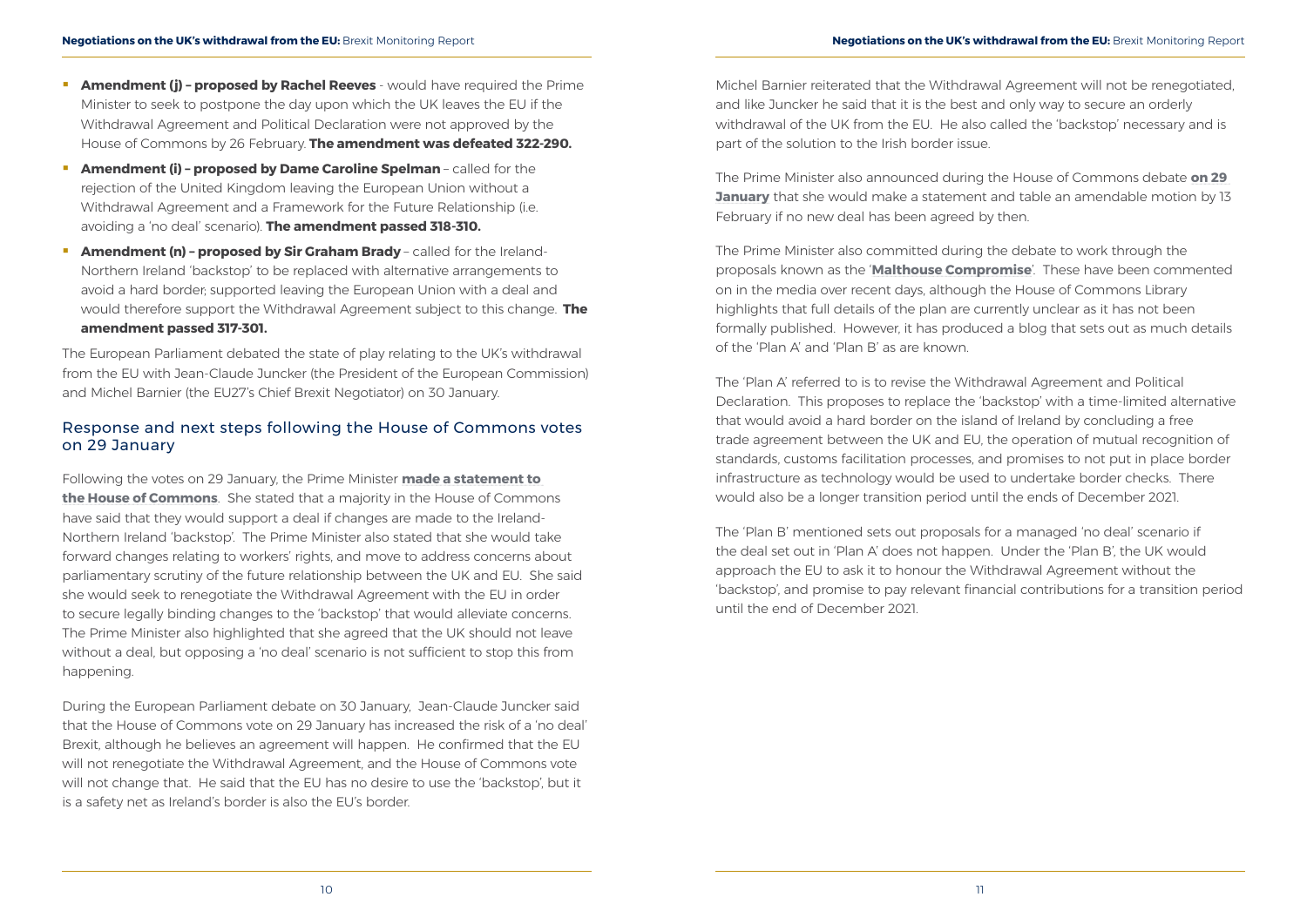### <span id="page-6-0"></span>Brexit legislation

The **[Fisheries Bill](https://services.parliament.uk/bills/2017-19/fisheries.html)** has been the focus of the Climate Change, Energy and Rural Affairs (CCERA) Committee so far this term. The Bill provides a number of powers that will enable UK and Welsh Ministers to introduce secondary legislation and contains provisions relating to Wales at the request of the Welsh Government. A **[legislative consent motion](http://www.assembly.wales/laid%20documents/lcm-ld11847/lcm-ld11847-e.pdf)** in relation to the Bill was laid before the Assembly on 15 November, and a **[supplementary LCM](http://www.assembly.wales/laid%20documents/lcm-ld12027/lcm-ld12027-e.pdf)** was laid on 10 January. The Cabinet Secretary states that she believes that it is appropriate to deal with these provisions in this UK Bill to ensure a UK-wide approach to creating the fisheries framework, but has also stated that the Welsh Government will bring forward a Welsh Fisheries Bill in the future. The CCERA committee took evidence on the LCMs from stakeholders **[on 16 January](http://senedd.assembly.wales/ieListDocuments.aspx?CId=444&MId=5095)** and from the Minister for Environment, Energy and Rural Affairs **[on 24 January](http://senedd.assembly.wales/ieListDocuments.aspx?CId=444&MId=5088&Ver=4)**. The Constitutional and Legislative Affairs Committee (CLAC) has also looked at the Bill and both committees will be reporting by the 12 February deadline. The Bill has completed its Committee Stage in the House of Commons, but a date for the Report Stage has yet to be announced.

The **[Healthcare \(International Arrangements\) Bill](https://services.parliament.uk/bills/2017-19/healthcareinternationalarrangements.html)** completed its journey through the House of Commons on 21 January. The Bill provides the Secretary of State with powers to fund and arrange healthcare outside the UK and to give effect to reciprocal healthcare agreements between the UK and other countries. At the Report Stage, the House of Commons rejected a number of clauses and agreed to the Third Reading of the Bill without a division. The Bill has now been passed onto the Lords for consideration. In the Assembly, a **[legislative consent memorandum](http://www.assembly.wales/laid%20documents/lcm-ld11845/lcm-ld11845-e.pdf)** for the Bill was tabled on 15 November. In it, the Welsh Government agrees that the Bill is necessary to ensure residents can continue to benefit from reciprocal healthcare arrangements, but it also raises concerns about the extent to which the Welsh Government will be involved in shaping those arrangements. Both CLAC and the Health and Social Care (HSCS) Committee published reports on the LCM on 22 January. **[CLAC recommended](http://www.assembly.wales/laid%20documents/cr-ld12062/cr-ld12062-e.pdf)** that the Minister should pursue, with the UK Government, an amendment to the Bill that requires the UK Ministers to seek the consent of the Welsh Ministers before exercising functions in devolved areas. The **[health committee](http://www.senedd.assembly.wales/documents/s83606/Health%20Social%20Care%20and%20Sport%20Committee%20-%20Report%20on%20the%20Legislative%20Consent%20Memorandum%20for%20the%20Healt.pdf)** also shared concerns about lack of provision to seek the consent of Welsh Ministers before making regulations, and therefore supported the Minister's position not to recommend consent until amendments are brought forward to address these concerns.

The **[Trade Bill](https://services.parliament.uk/bills/2017-19/trade.html)** reached its Committee Stage in the House of Lords on 21 January. During the debate, MPs discussed the impact of the Bill on Government procurement and the implementation of international trade agreements. There was one division on a proposed amendment that put in place a condition on the Bill continuing to Report Stage. **[Baroness Smith of Basildon](https://www.parliament.uk/biographies/lords/baroness-smith-of-basildon/4170)** proposed an amendment that the committee's report is not received until the Government has presented to both Houses proposals for a process for making international trade agreements once the UK is in a position to do so independently of the EU, including roles for Parliament and the devolved legislatures and administrations in relation to both a negotiating mandate and a final agreement. This amendment was passed, which means that the Bill will complete its committee stage in the House of Lords but not progress to Report Stage until the government›s proposals are received.

The **[Immigration and Social Security Co-ordination \(EU Withdrawal\) Bill](https://services.parliament.uk/Bills/2017-19/immigrationandsocialsecuritycoordinationeuwithdrawal.html)**, had its Second Reading on 28 January. Some concerns about the Bill were raised at that stage, but the Bill ultimately passed its Second Reading without division and will now proceed to the Committee Stages. The Public Bill Committee will consider the Bill and is expected to report by 7 March 2019. The purpose of the Bill is to end free movement and protect the status of Irish citizens in UK immigration law. In the view of the UK Government, the immigration matters to which the provisions of the Bill relate are not within the legislative competence of the Assembly.

In terms of **subordinate legislation**, 350 Brexit-related SIs have been laid in the UK Parliament since the EU Withdrawal Act received Royal Assent on 26 June 2018, and 108 have completed their passage through Parliament. In terms of regulations made by Welsh Ministers, 15 **[proposed negative instruments](http://senedd.assembly.wales/mgIssueHistoryHome.aspx?IId=22579)** have come before the Constitutional and Legislative Affairs committee, and the Committee has proposed that **[one SI should be subject to the affirmative procedure](https://t.co/QPpr3ZW7UE)** rather than the negative.

Assembly Standing Order 30C now requires that, for regulations made in devolved areas by UK Ministers under the EU Withdrawal Act, the Welsh Government must lay a written statement notifying the Assembly of the regulations in question. Where the regulations amend primary legislation, the Welsh Government must also lay a Statutory Instrument Consent Memorandum (SICM). The Welsh Government has now **[laid written statements](http://senedd.assembly.wales/mgIssueHistoryHome.aspx?IId=23211)** in relation to 81 regulations to be made by UK Ministers in devolved areas, **[as well as 16 SICMs](http://senedd.assembly.wales/mgIssueHistoryHome.aspx?IId=20457)**.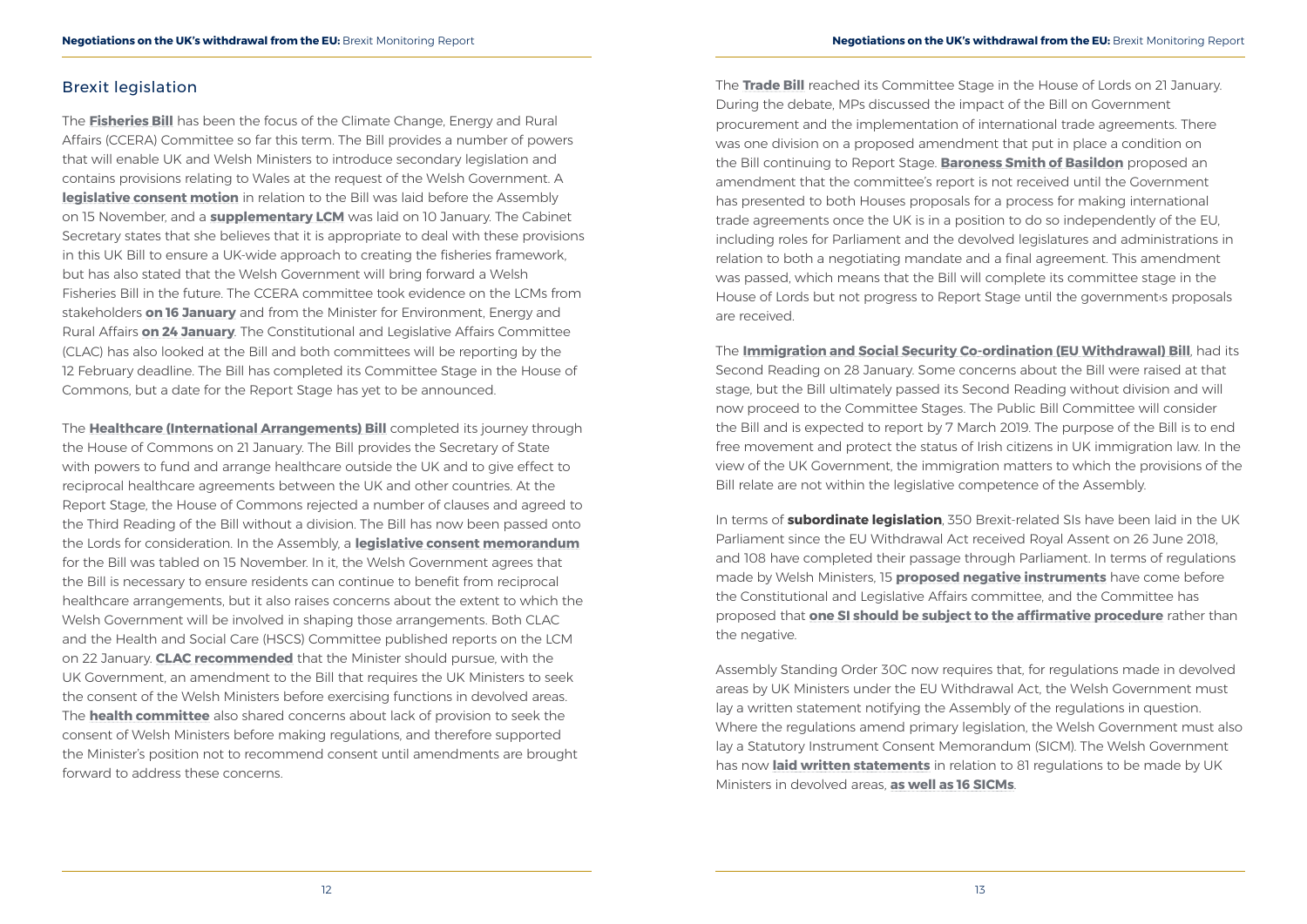<span id="page-7-0"></span>On 25 January, the Welsh Government published a **[written statement](http://www.assembly.wales/laid%20documents/ws-ld12075/ws-ld12075-e.pdf)** under Standing Order 30C on the State Aid (EU Exit) Regulations 2019. In this the Counsel General and Brexit Minister highlights that while the Welsh Government considers state aid to be devolved, the UK Government does not. Therefore the UK Government has not requested Welsh Ministerial consent under the terms of the Intergovernmental Agreement. The statement also highlights that the Welsh Government has requested to be given a meaningful role in the State aid regime going forward, however the Regulations that have been laid do not provide for this. That said, the Welsh Government considers that the regulations do achieve the Welsh Minister's overarching policy objectives of securing and maintaining the confidence of EU partners, facilitating a dynamic alignment with EU State aid rules and enabling effective cross-UK alignment.

# 3. Developments in Wales

### Welsh Government preparedness for a 'no deal' Brexit

On 22 January, the Welsh Government rearranged its Plenary business following the 'meaningful vote' the previous week, with items on the agenda replaced by Ministerial statements on the impacts of a 'no deal' scenario on their portfolios and the actions the Welsh Government is undertaking to mitigate these as far as possible.

The First Minister, Mark Drakeford AM, made a **statement** updating the Assembly on the UK Government's proposals for Brexit. He stated that the UK Government should move to rule a 'no deal' scenario out:

> The truth is that nobody really knows what will happen in the event of a 'no deal' Brexit. It follows that neither Wales nor the United Kingdom as a whole can be truly prepared for all the possible eventualities. This Welsh Government will do everything we can and use every opportunity to join with others to persuade the Prime Minister to turn away from this disastrous course, to halt the damage it would cause to our country, and to find a better way forward.

The First Minister also called for the UK Government to extend Article 50 once it has ruled out a 'no deal' scenario. He stated that the UK Government should secure a deal that commands the support of the House of Commons, and is based on participation in the single market and a customs union. If this cannot be done, he stated that the severity of a 'no deal' Brexit is such that if a deal cannot be reached then only a public vote can break the deadlock.

In response to a question about the constitutional implications of Brexit, the First Minister said that a number of Committees in the Assembly and elsewhere have stated that the current inter-governmental machinery that we have in the United Kingdom cannot bear the weight of Brexit. He stated that the Welsh Government is at the forefront of efforts to improve these. The First Minister also highlighted that the JMC (Plenary) is currently working on a review of these, "difficult to persuade the UK Government to find the energy, the time and the commitment to make those very important things happen".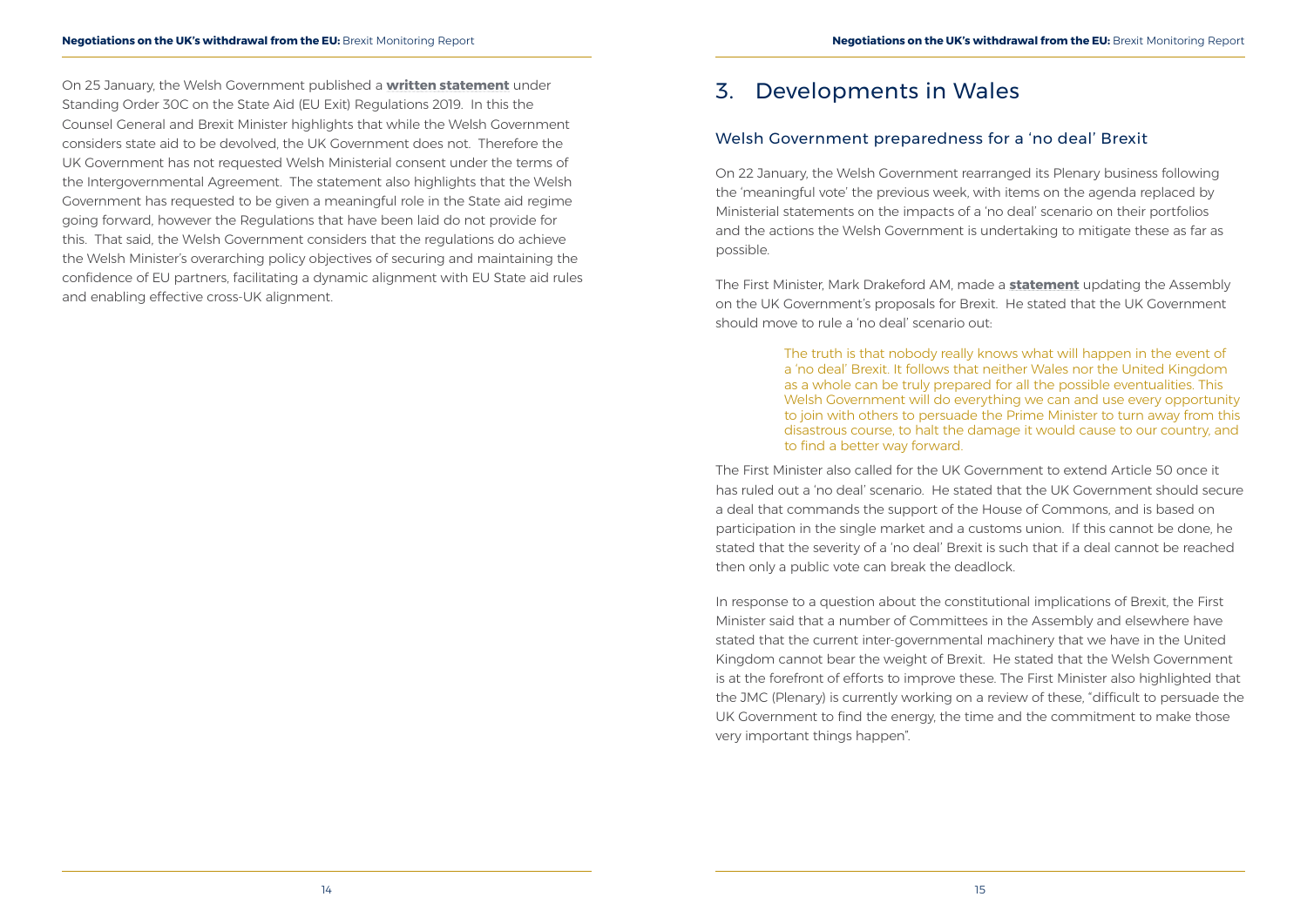The Minister for Health and Social Services, Vaughan Gething AM, made a **statement** on the impact of a 'no deal Brexit' on health and care services in Wales. In his statement the Minister raised concerns about the future supply of radioisotopes to Wales in the event of a 'no deal' scenario because supplies are imported from the EU. He also said that a 'no deal' Brexit, including changes to migration policy, will lead to "a tighter health and social care labour market across the UK" which would consequently impact services.

In terms of the work that his department has being doing to mitigate a 'no deal' Brexit, the Minister stated:

### We've been working closely with the NHS, the local authorities, professional and representative bodies to plan and prepare wherever possible.

This work has included commissioning research to assess the composition of the social care and childcare workforce in Wales to identify how many EU workers are employed in the sector. In terms of ensuring the supply of medicines, the Minister said that the Welsh Government is reliant on the work being undertaken by the UK Government and the pharmaceutical industry "to ensure that stocks and dedicated transport routes are available".

In response to a question about reciprocal healthcare arrangements in a 'no deal' scenario, the Minister said that he is not currently in a position to recommend to the Assembly that it consents to the UK Healthcare (International Arrangements) Bill, for the reason that the powers delegated to UK Ministers under the Bill are "well beyond what is necessary" to ensure that reciprocal arrangements remain in place.

The Minister for Economy and Transport, Ken Skates AM, made a **statement** on the impact of a 'no deal' Brexit on transportation. During this, the Minister highlighted the impact of this scenario on ports, particularly in relation to border arrangements, customs and safety checks.

He stated that the UK Government had made a 'worst case' scenario assessment for all ports across the UK. The modelling in this states that it is likely that delayed traffic at Holyhead could be held within the confines of the port and any overflow on the A55 would be unlikely. However, the Welsh Government has been working with partners to develop contingency plans for mitigating traffic overflow should this occur:

Potential sites on Anglesey have been identified and assessed, including the existing Roadking truck stop facility. My officials have met Roadking to discuss the use of this particular site. It is geographically well placed, there are no developmental issues and suitable infrastructure is already in place. We will now discuss terms with Roadking, but this is not the only option available to us. Parc Cybi is another option. This is a Welsh Government development site and has sufficient capacity for 40 HGVs. And there's a further fall-back option: the A55 could be used. Across Anglesey, roadworks are carried out with daytime lane closures and minimal disruption. Similar measures could be used, in the unlikely event that they were necessary, in order to manage freight delays at the port.

The Minister also answered a question about Fishguard and Pembroke Dock ports, stating that while these ports are not currently considered to be at a high risk of traffic disruption, the Welsh Government is working with the local authority and others to continually review the need for precautionary measures.

He also highlighted the potential risks facing road hauliers, due to the permitting risks that they would face under a 'no deal Brexit. The Minister said that greater clarity is needed about the future arrangements and the implications of permit restrictions, including what they could mean for Welsh hauliers and the ports and the businesses and individual consumers that rely on them.

The Minister also repeated calls for Air Passenger Duty to be devolved to Wales to maximise the impact of Cardiff Airport after Brexit.

The Minister for Environment, Energy and Rural Affairs made a **statement** on the impact of a 'no deal' Brexit on the environment, agriculture and fisheries. In emphasising that these are the areas most closely tied to the EU through the large body of devolved legislation, she said the Welsh Government had been working since the EU referendum to review 1,200 pieces of legislation and amend 900 pieces, to ensure a working statute book by exit day.

She said that the Government have been working to ensure that the necessary systems are in place to meet EU requirements on third countries. The Minister noted, however, that much of this has been delivered in conjunction with UK Government departments due to the shortened timescales and to ensure that plans are in place for exit day.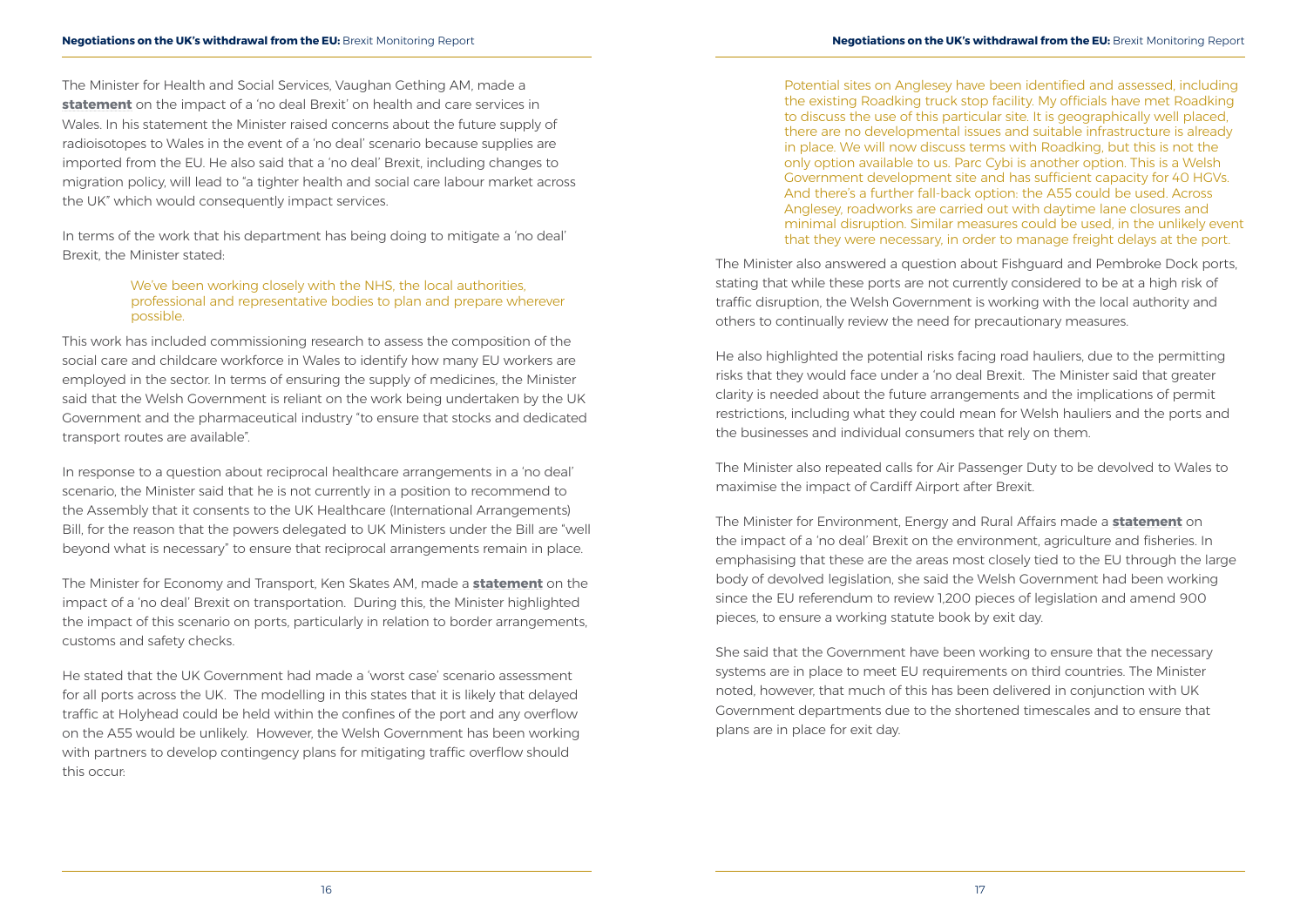<span id="page-9-0"></span>Her statement also included an update on the work that Government officials are doing on emergency planning to safeguard food supplies, an uninterrupted energy supply and water supply. Although her statement concentrated primarily on the work of the Government, she concluded by saying that she was concerned by the evidence from business organisations that suggest that many businesses are not yet actively preparing for Brexit and for a 'no deal' scenario:

### Faced with a threat of this scale, we can only do so much. Businesses must also act, and quickly, because the scale of the challenge cannot be underestimated.

The Minister for Housing and Local Government made a **statement** on preparing public services for a 'no deal' Brexit, including civil contingencies. She stated that the Government is working through a range of partnerships for contingency planning around potential disruption at ports, to help ensure food security, and to maintain the availability of medicines and supplies.

She gave an update on the Government's plans to create support infrastructure to help quickly identify emerging issues and allow quick and effective decision making by all those involved, adding that those arrangements would enable coordinated public and media communications about civil contingency matters that will be shared across the public sector.

Replacing single market participation with World Trade Organization rules could result in a UK economy up to 8 per cent to 10 per cent smaller than would otherwise have been the case;

- Incomes could be up to £1,500 to £2,000 per person lower in a 'no deal' scenario, consequently impacting living standards.
- New free trade agreement would add 0.2 per cent to GDP, compared to the 8-10 per cent loss caused by the reduction in access to European markets;
- loss of access to research funding, collaborations, exchange programmes and international talent will damage universities and colleges, as well as "stifle innovation" and "narrow" horizons.

In terms of national-level response, the Minister said that there are plans to mobilise the Emergency Co-ordination Centre Wales if necessary, with Welsh Government staff being called upon to assist the core resilience team. She also gave an update on the Grant Thornton Brexit preparedness toolkit for local authorities, which gives a guide to authorities on how to plan effectively across their range of services.

The Minister concluded her contribution by emphasising that Government civil contingency planning is no way signalling that an emergency is expected, but rather the Government's desire to work with public services and partners to ensure that they are prepared for a 'no deal' Brexit and that mitigations are in place to minimise the need for a civil contingencies response.

The **Counsel General and Brexit Minister** also made the concluding statement on the impact of a 'no deal' Brexit on Wales. In his statement, he said that:

In terms of what the Welsh Government is doing to prepare for Brexit, the Counsel General and Brexit Minister said that a new business resilience fund is being used to provide financial help to businesses to prepare for Brexit. Discussions are also ongoing with the Development Bank of Wales about how they might respond to any cash-flow problems in a 'no deal' scenario, including making use of the £130 million flexible investment fund set up in 2017 in response to Brexit.

### Debate on External Affairs and Additional Legislation Committee reports on Brexit preparedness

On 29 January, the Assembly held a **Plenary debate** to note the three reports the External Affairs and Additional Legislation Committee published in November and December 2018 about preparedness for Brexit. These focussed on **[ports](http://www.assembly.wales/laid%20documents/cr-ld11884/cr-ld11884-e.pdf)**, **[healthcare and medicines](http://www.assembly.wales/laid%20documents/cr-ld11926/cr-ld11926-e.pdf)**, and the **[food and drink](http://www.assembly.wales/laid%20documents/cr-ld11955/cr-ld11955-e.pdf)** sector.

On ports, the Committee called on the Welsh Government to publish its contingency plans for managing traffic at Welsh ports should new delays and checks become necessary after Brexit. The Welsh Government's **[response](http://www.assembly.wales/laid%20documents/gen-ld12063/gen-ld12063-e.pdf)** to the report highlighted commercial sensitivities around publishing the options for managing traffic relating to Holyhead. In responding to the debate, the Counsel General and Brexit Minister highlighted that some of the confidentiality issues that applied at the time when it responded to the Committee's report do not apply, and further detail on this was set out in the Minister for Economy and Transport's Plenary statement on 22 January. The Minister for Economy and Transport has written to the Committee around the possibility of this information being shared on a confidential basis.

On healthcare and medicines, the Committee's report expressed concerns about the continued supply of medicines, access to clinical trials and maintenance of the health and social care workforce.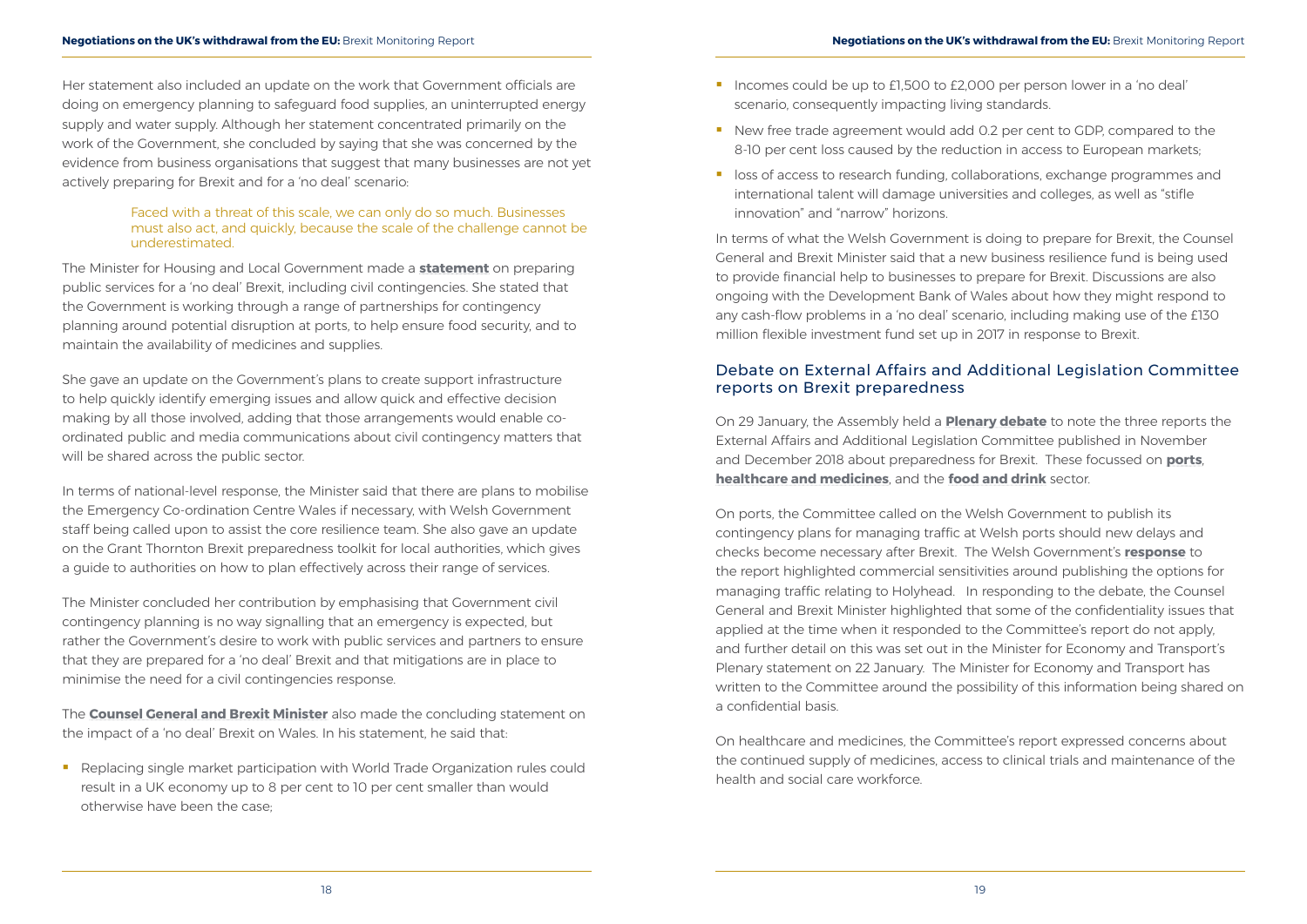<span id="page-10-0"></span>Responding to the debate, the Counsel General and Brexit Minister stated that:

We have been doing, and continue to do, everything we can to ensure that the assurances that UK Ministers are giving about the ability of the buffer requirements placed on pharmaceutical companies, the additional warehousing and alternative transport routes, including air routes for radioisotopes, are well founded. On medical devices and consumables, as the health Minister outlined, we will use UK arrangements where that is the right thing to do, but we are already taking additional steps, including with regard to storage capacity, where we have areas of concern or where we feel we can provide additional certainty in Wales.

In relation to the food and drink sector, the Committee's report set out its concerns around trading on WTO terms under a 'no deal Brexit', and geographical indications for protected foods. In response to these concerns, the Counsel General and Brexit Minister stated that the Welsh Government is working closely with the UK Government to ensure there is a UK-wide contingency plan with a view to maintaining food supply to the public if a worst-case scenario arises, and on geographical indications. It is also working with the food and drink sector to allow businesses to check their readiness and understand the implications for their supply chains for 'no deal' through our Brexit portal and through the business resilience and red meat project.

- **Condemns the UK Government for its failure to engage in meaningful** negotiations with the devolved institutions on the EU withdrawal deal;
- Reiterates its view that a 'no deal' outcome would be catastrophic for Wales, and that the UK Government and Parliament must do everything in their power to prevent no deal, including extending Article 50;
- **Believes that if the UK Parliament cannot unite around an alternative proposition** only option which remains is a public vote; and
- Believes the UK Parliament should, with immediate effect, step up its engagement with the devolved legislatures on these issues.

The Counsel General and Brexit Minister also highlighted an overarching theme from all three reports, around communication, and stated that the Welsh Government agreed with the Committee's assessment of the importance of this. It has recently developed Paratoi Cymru, a single, comprehensive source of information for the people of Wales about the actions it is taking to prepare for the significant impact of a 'no deal' Brexit.

### Welsh Government debate on 30 January

On 30 January, the Welsh Government and Plaid Cymru tabled a **[motion for](http://record.assembly.wales/Motion/6958)  [debate](http://record.assembly.wales/Motion/6958)** in Plenary that day. The motion proposed that the Assembly:

which includes participation in the single market and a customs union, then the

In opening **the debate**, Brexit Minister Jeremy Miles welcomed the fact that the House of Commons had stated clearly that a 'no deal' Brexit is an unacceptable outcome to the Brexit negotiations, and said that this demonstrated that decisions taken within the Assembly were informing opinion. However, he emphasised that this does not mean that 'no deal' is impossible, saying that unless the EU27 also agreed to the extension of article 50, 'no deal' would not be avoided. He therefore called for an immediate extension to Article 50.

Two amendments were tabled to the debate, from UKIP and Plaid Cymru. In introducing the UKIP amendment, Neil Hamilton said that taking 'no deal' off the table would not respect the result of the referendum, because 'no deal' is 'the strongest weapon Britain ever had'. Adam Price said that the 'only real choice is a no-deal Brexit or a people's vote', and his amendment on behalf of Plaid Cymru called on the Welsh Government to facilitate a parliamentary delegation to be sent on behalf of the Assembly to meet with representatives in Westminster to put the case for Wales.

The Conservatives did not table an amendment to the motion, but Darren Millar said that the Prime Minister has been 'consistently fighting hard to make sure we have a deal', adding that this is 'the only deal on the table.'

At the end of the debate, the UKIP amendment was defeated and the Plaid Cymru amendment was not put to the vote, and so the original motion was passed.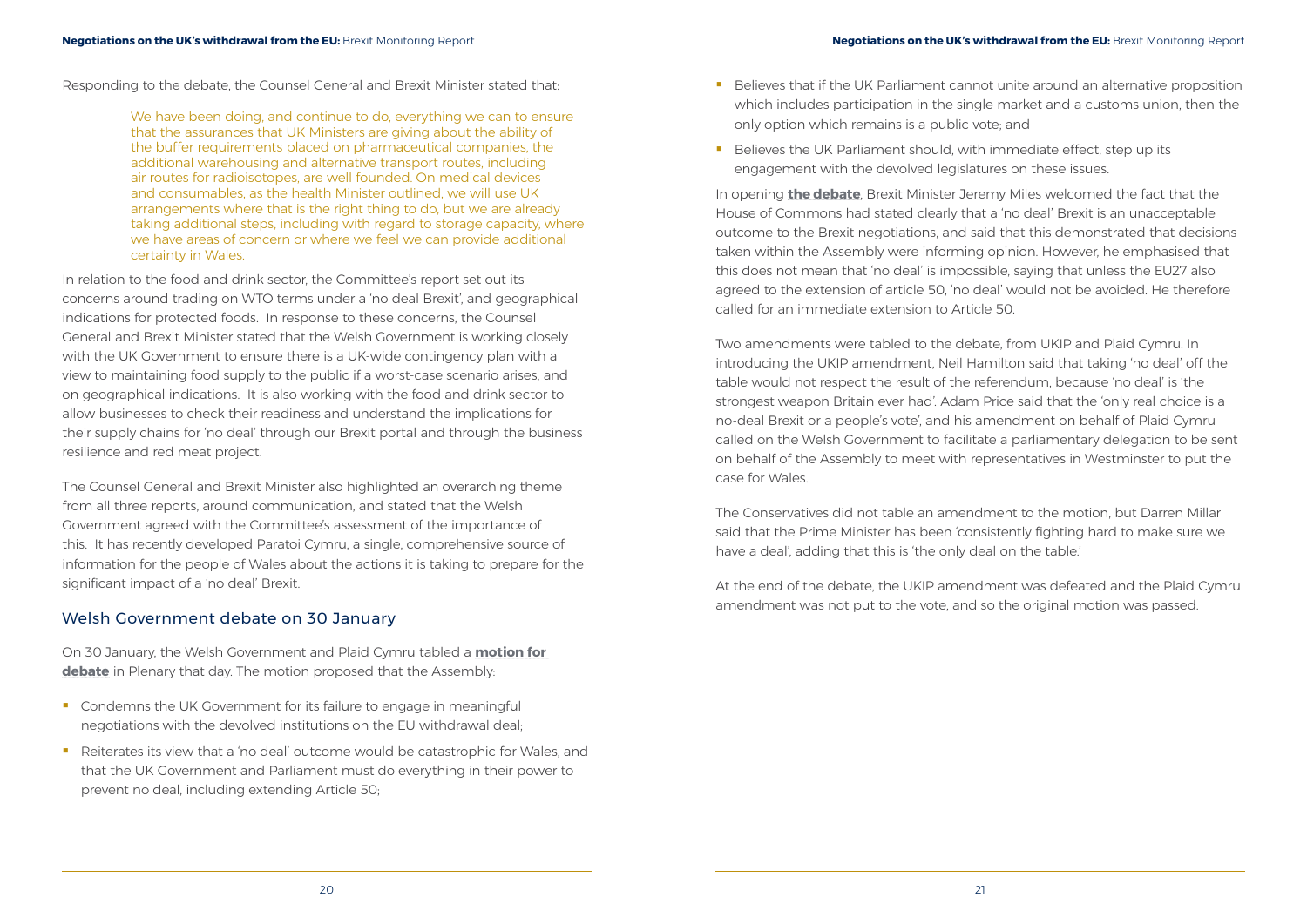# <span id="page-11-0"></span>4. Areas of interest to the External Affairs and Additional Legislation Committee

### Brexit preparedness

On 28 January the UK Government **[published advice](https://www.gov.uk/government/news/new-advice-for-travellers-visiting-the-uk-eu-or-european-economic-area-in-the-event-of-a-no-deal-eu-exit)** for people visiting the UK, EU or European Economic Area in the event of a 'no-deal' Brexit. This includes advising UK nationals living or working in the EU to register for access to healthcare in the EU/EEA country they live in.

On 30 January the European Commission **[published its final set of contingency](http://europa.eu/rapid/press-release_IP-19-743_en.htm)  [proposals](http://europa.eu/rapid/press-release_IP-19-743_en.htm)** for a 'no deal' Brexit. The press release states that there is an "increasing risk" that the UK may leave the EU without a deal. The latest set of 'no deal' contingency measures are in the area of the Erasmus+ programme, social security coordination and the EU Budget. These follow the publication of **[contingency](http://europa.eu/rapid/press-release_IP-19-584_en.htm)  [plans for EU fisheries](http://europa.eu/rapid/press-release_IP-19-584_en.htm)** on 23 January,

The contingency measures seek to ensure that in the event of a 'no deal' Brexit:

- students and trainees participating in **[Erasmus](https://ec.europa.eu/info/files/erasmus-plus_en)** abroad at the time of Brexit from the EU can complete their studies and continue to receive the relevant funding or grants;
- **the [social security rights](https://ec.europa.eu/info/files/social-security-rights_en)** of EU citizens who exercised their right to free movement before exit day are safeguarded;
- $\blacksquare$  the EU is an a position to honour its commitments and to continue making payments in 2019 to UK beneficiaries for contracts signed and decisions made before exit day, on condition that the UK honours its obligations under the **[2019 EU Budget](https://ec.europa.eu/info/files/2019-eu-budget_en)**, and that it accepts the necessary audit checks and controls;
- **F** fishermen and operators from EU Members States can receive compensation under the **[European Maritime and Fisheries Fund](https://ec.europa.eu/info/files/european-maritime-and-fisheries-fund_en)** for the temporary cessation of fishing activities; and
- the EU is in a position to grant UK vessels access to EU waters until the end of 2019, on the condition that EU vessels are also granted reciprocal access to UK waters. The **[proposal](https://ec.europa.eu/info/files/fishing-authorisations_en)** also provides for a simplified procedure to authorise UK vessels to fish in EU waters and EU vessels to fish in UK waters.
- The border: Preparing for a new customs regime and regulatory requirements.
- Agriculture, fisheries and food: Implementing new systems for managing agriculture and fisheries, ensuring supply chains are maintained.
- Health: Creating new testing regimes and ensuring supply chains are maintained.
- Services: Preparing for changes to regulatory regimes and terms of access to the EU market.
- **Energy and environment: Creating a new nuclear safeguards regime, replacing** other functions currently carried out by EU agencies.
- Competition, tax and data: Securing an "adequacy" decision to allow data flows to continue, beefing up the Competition and Markets Authority , implementing new tax regimes and creating new trade policy. Securing an "adequacy" decision to allow data flows to continue, beefing up the Competition and Markets Authority, implementing new tax regimes and creating new trade policy.
- **Law and justice: Finding replacements for EU tools allowing cooperation law** enforcement.
- **International agreements: Rolling over existing EU agreements with other** countries around the world

On 31 January, the Institute for Government published **[Brexit: two months to go](https://www.instituteforgovernment.org.uk/sites/default/files/publications/brexit-two-months-to-go-final-web.pdf)**, which looks at the UK Government's progress in preparing to leave the EU without a deal. Of the 11 areas it looked at, it found that the UK Government was fully prepared in just 1 of these. The report stated that:

> The problems facing the [UK] Government in being ready for a no deal Brexit are largely a reflection of the sheer scale and complexity of the task. But the Government's approach to no deal preparations – being unwilling to talk publicly about plans and developing an adversarial relationship with Parliament – has caused further problems.

The report found that in eight areas the UK Government will not be able to mitigate fully the major negative impacts of no deal in 2019. These are:

### International treaties

In the UK, the **negotiation and ratification of international treaties is an executive role**, i.e. carried out by the UK Government under the Royal Prerogative. The UK Parliament has only recently acquired a formal right to ratify some international treaties under **[Constitutional Reform and Governance Act 2010](https://www.legislation.gov.uk/ukpga/2010/25/contents)**.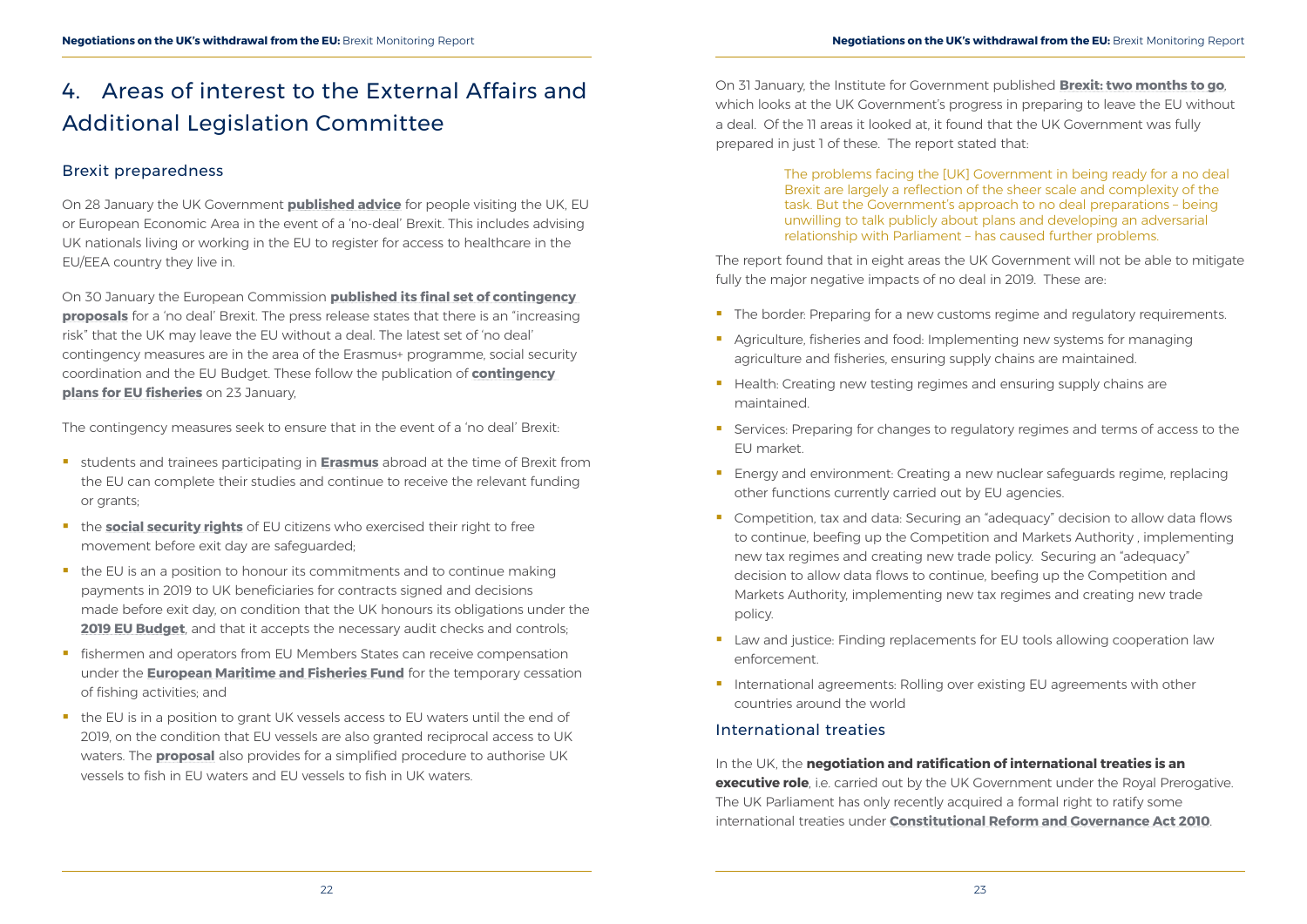<span id="page-12-0"></span>The House of Commons' International Trade Committee and the House of Lords' Constitution Committee have both recently highlighted the limitations of parliamentary scrutiny processes for international treaties. The Constitution Committee in the House of Lords has been undertaking an inquiry into **[parliamentary scrutiny of treaties](https://www.parliament.uk/business/committees/committees-a-z/lords-select/constitution-committee/inquiries/parliament-2017/parliamentary-scrutiny-of-treaties/)**. Mick Antoniw AM gave evidence to the Committee in November 2018, in his capacity as Chair of the Constitutional and Legislative Affairs Committee. The Committee held its final evidence session on 30 January with UK Government Ministers. Some of the key questions **[for the session](https://www.parliament.uk/business/committees/committees-a-z/lords-select/constitution-committee/news-parliament-2017/david-lidington-alan-duncan/)** included:

- What are the consequences of Brexit for the nature and volume of UK treatymaking in the future?
- Is it right that treaties receive significantly less parliamentary scrutiny and approval than primary legislation and affirmative statutory instruments?
- **Should some or all treaties require the express approval of the House of** Commons?
- **•** What impact would there be on the Government's treaty-making activity if there was increased parliamentary scrutiny and engagement?
- The Prime Minister's statement to the House of Commons on Monday 21 January said that there will be consultation with Parliament on the negotiating mandate for the UK's future partnership with the EU. How will this work in practice?
- How should the devolved executives and legislatures be involved in treatymaking and scrutiny? How do you see the Sewel Convention applying to treaties?

### Next steps for Brexit

On 28 January the Commons Exiting the EU Select Committee published its **[Response to the vote on the Withdrawal Agreement and Political Declaration:](https://publications.parliament.uk/pa/cm201719/cmselect/cmexeu/1908/1908.pdf)  [Assessing the Options.](https://publications.parliament.uk/pa/cm201719/cmselect/cmexeu/1908/1908.pdf)** This follows the Committee's **[interim report](https://publications.parliament.uk/pa/cm201719/cmselect/cmexeu/1902/190202.htm)** published on 16 January calling on the UK Government to hold a series of indicative votes on different options for how to proceed with the Brexit process. The four options identified in that report were as follows:

- A lack of both time and transparency has hampered the UK Government's preparations;
- The scale of the task and the short timeframe to put new processes and systems in place and to prepare the statute book raise "significant risks";
- It has concerns about the readiness and capacity of businesses for such a scenario;
- A move to trading with the EU on WTO terms could have a "a very significant" impact" on the competitiveness of some UK exports, particularly agricultural exports, due to higher tariff rates and also non-tariff barriers including increased product standard checks and checks on rules of origins. However, setting a zerotariff policy towards WTO partners would mean that the UK would not be able to offer tariff reductions in trade negotiations and would have less leverage in future trade deals;
- There could be "major disruption" at the UK' borders:
- It may be possible to maintain an open border in Ireland;
- The UK could lose the current arrangements for cooperation and exchange of information in the area of policing and law enforcement;
- There could be uncertainty for EU citizens living in the UK and UK citizens living in the EU about their legal status and the continuity of the rights that they currently enjoy as a result of free movement.

- **1.** Hold another vote in Parliament on the draft Withdrawal Agreement and Framework for the Future Relationship.
- **2.** Leave the EU with no deal on 29 March 2019.
- **3.** Renegotiate the deal to seek:
	- **a.** changes to the text in the Withdrawal Agreement on the backstop arrangements;
	- **b.** a Canada-style deal; or
	- **c.** to join the EEA and remain in a customs union or a variation on this.
- **4.** Hold a second referendum with the option of choosing between different Brexit deals or staying in the EU.

The Committee's full report published on 28 January provides an assessment of the different options put forward as alternatives to the Prime Minister's Brexit deal.

On the option of a 'no deal' Brexit, the Committee states, amongst other things, that: